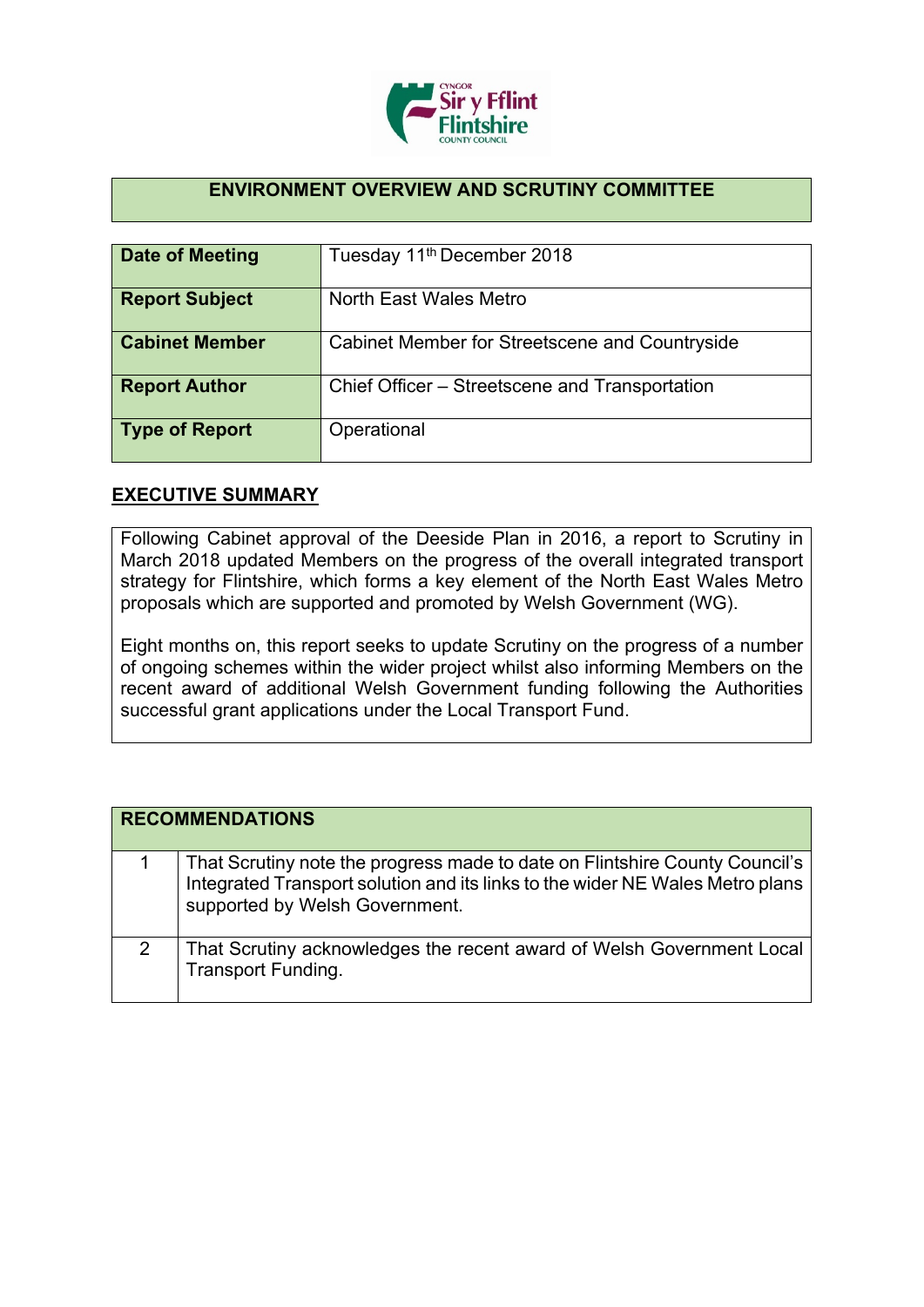## **REPORT DETAILS**

| 1.00 | <b>BACKGROUND TO THE SCHEME</b>                                                                                                                                                                                                                                                                                                                                                                                                                                                                                                                                            |
|------|----------------------------------------------------------------------------------------------------------------------------------------------------------------------------------------------------------------------------------------------------------------------------------------------------------------------------------------------------------------------------------------------------------------------------------------------------------------------------------------------------------------------------------------------------------------------------|
| 1.01 | Cabinet approved the Deeside Plan in 2016, which included details of an<br>integrated transport solution for the area. The transport arrangements form<br>a key element of the North East Wales Metro project, which is being<br>promoted by Welsh Government and the proposals are being extended to<br>provide an Integrated Transport Strategy for the wider County area.                                                                                                                                                                                               |
| 1.02 | In order to provide a long term sustainable transport solution, it is essential<br>that all modes of transport are successfully integrated whilst maintaining and<br>promoting at its heart, a sustainable, affordable and environmentally friendly<br>Public Transport Service with links to all of Flintshire and the wider region.                                                                                                                                                                                                                                      |
| 1.03 | The proposals provide a platform which can be widened in scope to provide<br>a transport solution for other local key areas of employment, particularly<br>Broughton and the nearby Airbus site, thus providing seamless access for<br>people wishing to work in the area whilst living in other areas of North/Mid<br>Wales and North West England.                                                                                                                                                                                                                       |
| 1.04 | Since the last update to Scrutiny in March 2018, work has progressed at<br>pace and funding has been received from WG from a number of funding<br>areas. Further bids have recently been submitted to the WG 'Local<br>Transport Fund' (LTF) for funding in the 2018 - 2021 period. As a result of<br>the above process, Flintshire County Council have been successful in<br>securing £1,373,500 Welsh Government funding in year (2018/19) with a<br>further commitment of £2.675m in 2019/20 and £1.6025m in 2020/21 for<br>the delivery of the schemes outlined below: |
| 1.05 | Access to employment - Active Travel & Bus stop infrastructure<br>throughout Deeside Industrial Park.                                                                                                                                                                                                                                                                                                                                                                                                                                                                      |
|      | WG funding received during 2017/2018 enabled the construction of Active<br>Travel Routes on Zone 3 of the Deeside Industrial Park. This not only<br>completed the missing link to the National Cycle Route but also provided<br>every business with a direct Active Travel link into their premises. This<br>scheme was completed in September 2018.                                                                                                                                                                                                                       |
|      | Following on from the completion of Active Travel Routes on Zone 3,<br>proposals to continue this principle within Zone 2 consist of the following<br>scheme elements;                                                                                                                                                                                                                                                                                                                                                                                                     |
|      | Priority 1: £1.2m WG funding was received during 2018/2019 for the<br>construction of an off-road footway / cycleway facility along the length of<br>Parkway on Zone 2, thus creating a direct link form the north of the park to<br>the south whilst also connecting into existing Active Travel Routes along<br>its length.                                                                                                                                                                                                                                              |
|      | Priority 2: The focus of this bid consists of an Active Travel facility along<br>the length of Fourth Avenue. The proposed route will facilitate access to<br>Parkway via the route of Second Avenue (Priority 1). The proposal will also<br>provide southerly access to the National Cycle Network via the existing<br>combined Bus / Cycle only link to Zone 3.                                                                                                                                                                                                          |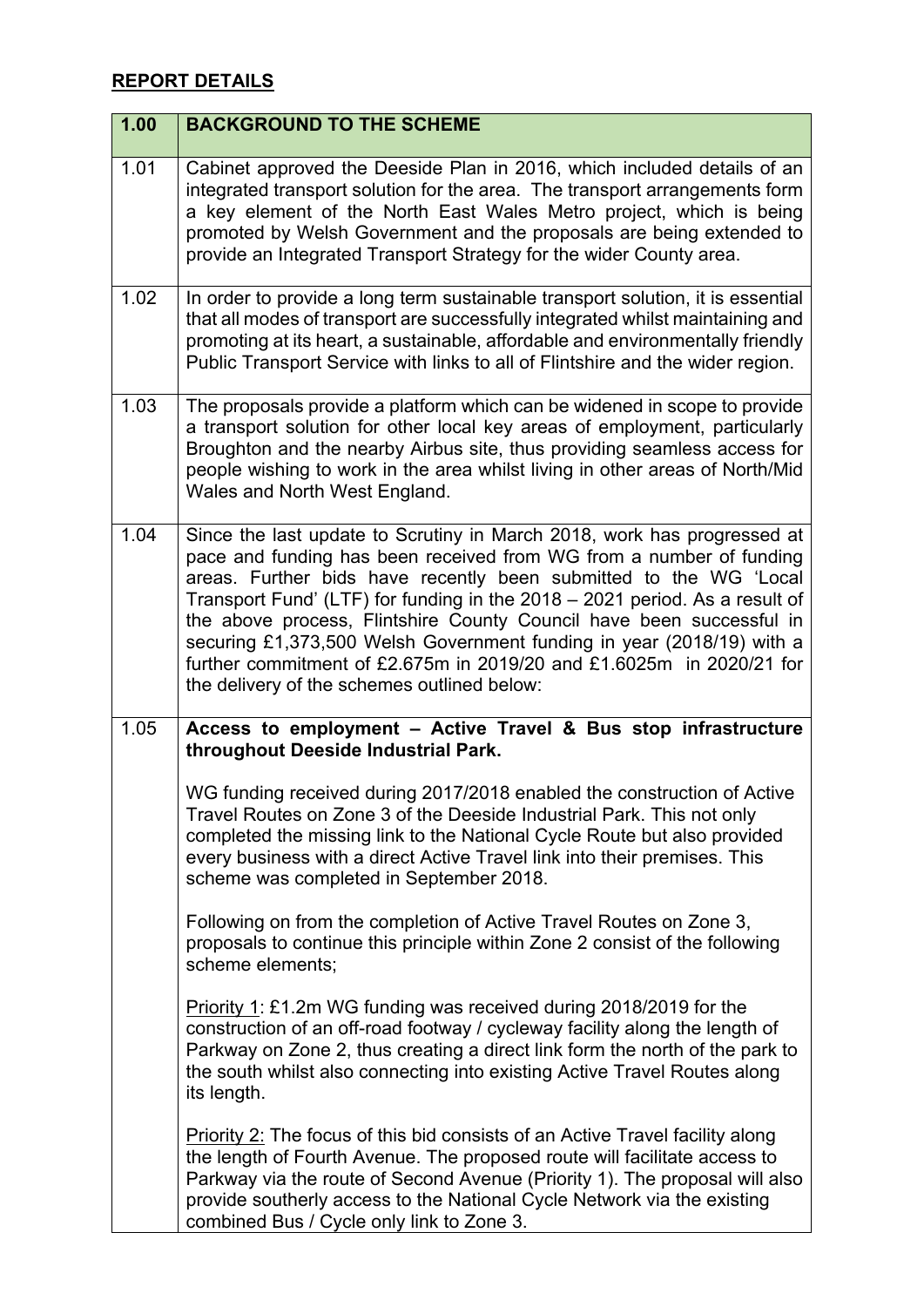|      | £1.008m secured funding will enable construction within 2018/19 financial<br>year.                                                                                                                                                                                                                                                                                                                                                                                                                                                                                                                                      |
|------|-------------------------------------------------------------------------------------------------------------------------------------------------------------------------------------------------------------------------------------------------------------------------------------------------------------------------------------------------------------------------------------------------------------------------------------------------------------------------------------------------------------------------------------------------------------------------------------------------------------------------|
|      | <b>Priority 3:</b> To construct active travel and bus stop infrastructure around the<br>loop of First Avenue within Zone 2. This section connects to an existing<br>Active Travel link from Zone 1 which currently enters First Avenue and<br>directs cyclists onto the existing carriageway. - Funding to be sought within<br>2019/20 financial year.                                                                                                                                                                                                                                                                  |
| 1.06 | Developments for passenger growth - Deeside Corridor. Legal cost of<br>a formal bus framework (Quality Partnership), The provision of a new fleet<br>of energy efficient Shuttle Buses, Highway infrastructure improvements etc.                                                                                                                                                                                                                                                                                                                                                                                        |
|      | £100k WG funding was received during 2017/2018 to facilitate the<br>preparation of Legal Documents (and associated Legal process) for the<br>introduction of the Quality Bus Partnership for which is expected to be<br>implemented early in 2019. Development of the Quality Bus Partnership<br>Framework agreement with transport operators has been ongoing<br>throughout 2018.                                                                                                                                                                                                                                      |
|      | The draft agreement has been presented to the operators in October and<br>once agreed, this framework will provide an integrated ticketing system<br>allowing seamless movement of passengers between multiple operators<br>throughout the coastal corridor. This in-turn will provide a more affordable,<br>convenient service allowing increased accessibility whilst removing barriers<br>to transport that have previously been experienced (i.e. 20% of job seekers<br>could not access work within Deeside due to prohibitive costs and the<br>inconvenience of movement between operators with multiple tickets. |
|      | £651k WG funding has also been received for the purchase of 5 new Euro<br>6 standard buses to upgrade of the existing vehicle provision for the Deeside<br>Shuttle service. Following operator discussions and passenger monitoring,<br>minor timetable adjustments will create a more integrated approach to the<br>service provided. The new shuttle buses will be in operation from January<br>2019 and the enhancement of the vehicles will provide a much improved<br>passenger experience.                                                                                                                        |
| 1.07 | <b>B5129 Queensferry Roundabout to Denbighshire County Boundary.</b><br>The focus of this bid comprises of 3 main elements which will define a<br>Quality Travel Corridor along the B5129 between Queensferry and the<br>Denbighshire Border.                                                                                                                                                                                                                                                                                                                                                                           |
|      | Main Scheme elements consist of the following;                                                                                                                                                                                                                                                                                                                                                                                                                                                                                                                                                                          |
|      | 1).<br>Dedicated Bus Lane from Queensferry Roundabout to Shotton Lane.<br>2).<br>Bus Priority & Traffic Management Measures from Shotton railway<br>bridge to Brook Street<br>3).<br>Bus priority measures and improvements to public transport                                                                                                                                                                                                                                                                                                                                                                         |
|      | infrastructure from Brook Street, Shotton through to the Denbighshire<br>border.                                                                                                                                                                                                                                                                                                                                                                                                                                                                                                                                        |
|      | £107,500 secured funding within 2018/19 financial year will enable a<br>thorough process of Consultation to be undertaken through the engagement                                                                                                                                                                                                                                                                                                                                                                                                                                                                        |

Ŀ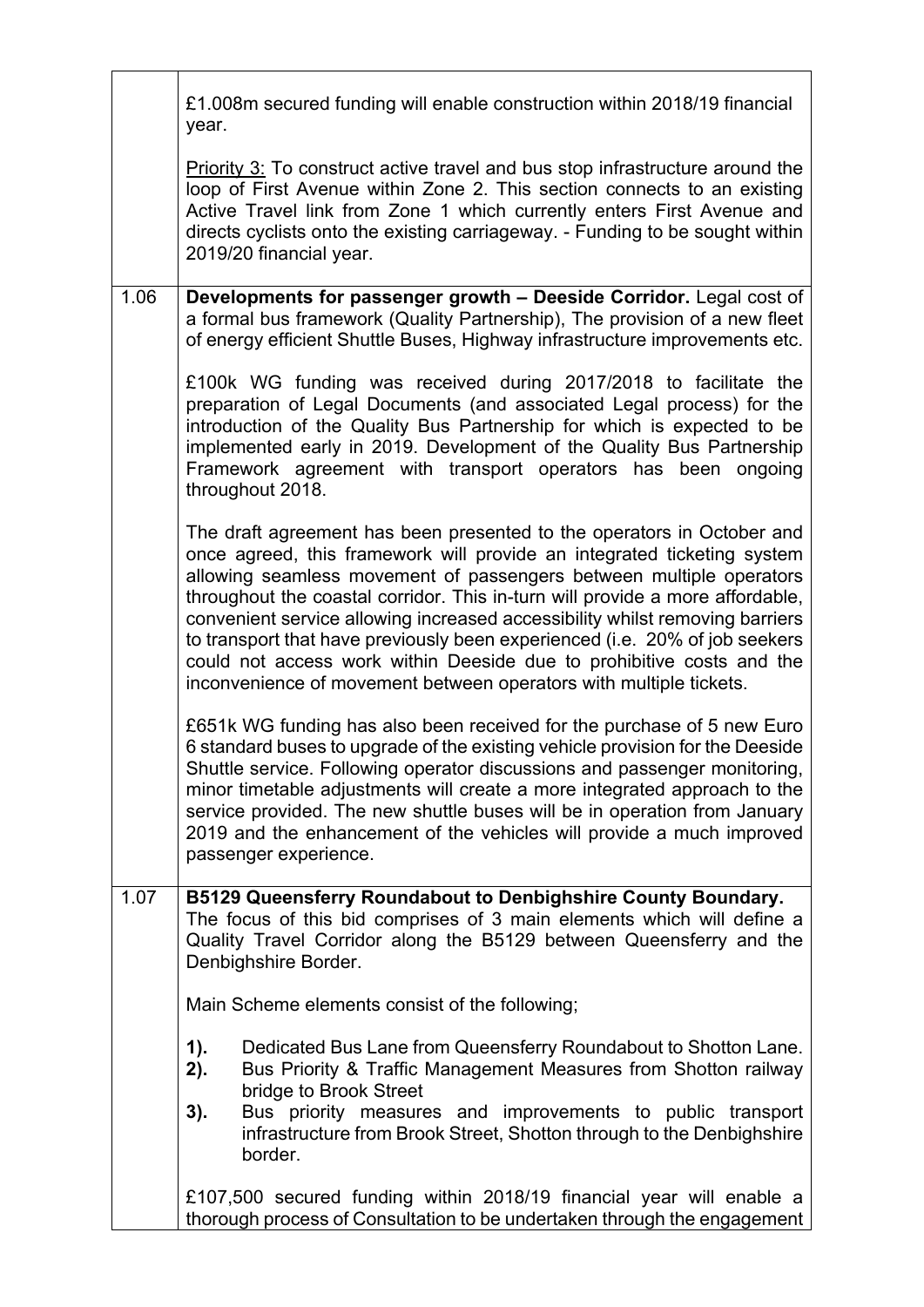|      | with key stakeholders for the proposed bus lanes and other features along<br>the route (to include; businesses, residents, political representatives,<br>emergency services, statutory bodies & service users). Detailed design will<br>also be achieved through the provision of in year funding.<br>A further indicative award of £2.675m for 2019/20 and £1.6025m for<br>2020/21 (subject to satisfactory progress and provision of updated business<br>cases), will facilitate the construction of the quality corridor.                                                                                                                                                                                                                                                                                                                                   |
|------|----------------------------------------------------------------------------------------------------------------------------------------------------------------------------------------------------------------------------------------------------------------------------------------------------------------------------------------------------------------------------------------------------------------------------------------------------------------------------------------------------------------------------------------------------------------------------------------------------------------------------------------------------------------------------------------------------------------------------------------------------------------------------------------------------------------------------------------------------------------|
| 1.08 | Partial signalisation of Parkway Roundabout - Zone 2 DIP.<br>The bid comprises of a partial signalisation of Parkway Roundabout on Zone<br>2 of the Deeside Industrial Park which is targeted at providing direct<br>management of traffic exiting Parkway without unduly impacting upon<br>eastbound traffic flows. The proposed improvements will reduce congestion,<br>improve journey times & accessibility to employment opportunities whilst<br>also addressing the current accident history experienced at this location.<br>The above proposals complement the recent award of Welsh Government<br>funding for the implementation of Active Travel and Bus Stop Infrastructure<br>improvements on Zone 2.<br>£243,000 secured funding will enable construction within 2018/19 financial<br>year.                                                       |
| 1.09 | A5104 Broughton to Saltney Cycleway Phase 2.<br>The focus of this application comprises of a proposed 1.5 km shared use<br>walking / cycling route located along the East bound side of the A5104<br>between Broughton and Saltney. Formalisation of this well utilised route will<br>link communities such as Saltney, Saltney Ferry, Bretton and Broughton<br>with Chester and major employment and retail sites.<br>This proposal forms an integral part of the Welsh Government funded Mold<br>to Broughton Cycleway feasibility study currently underway.<br>Completion of this route would complement the existing West bound Shared<br>use facility implemented in 2015.<br>£15,000 has been secured for completion of the detailed design within this<br>financial year which will enable construction within 2019/20 subject to<br>available funding. |

| 2.00 | <b>RESOURCE IMPLICATIONS</b>                                                                      |
|------|---------------------------------------------------------------------------------------------------|
| 2.01 | The schemes will managed by in-house resources in the Streetscene and<br>Transportation portfolio |
| 2.02 | The financial details of the various projects are detailed in the report.                         |